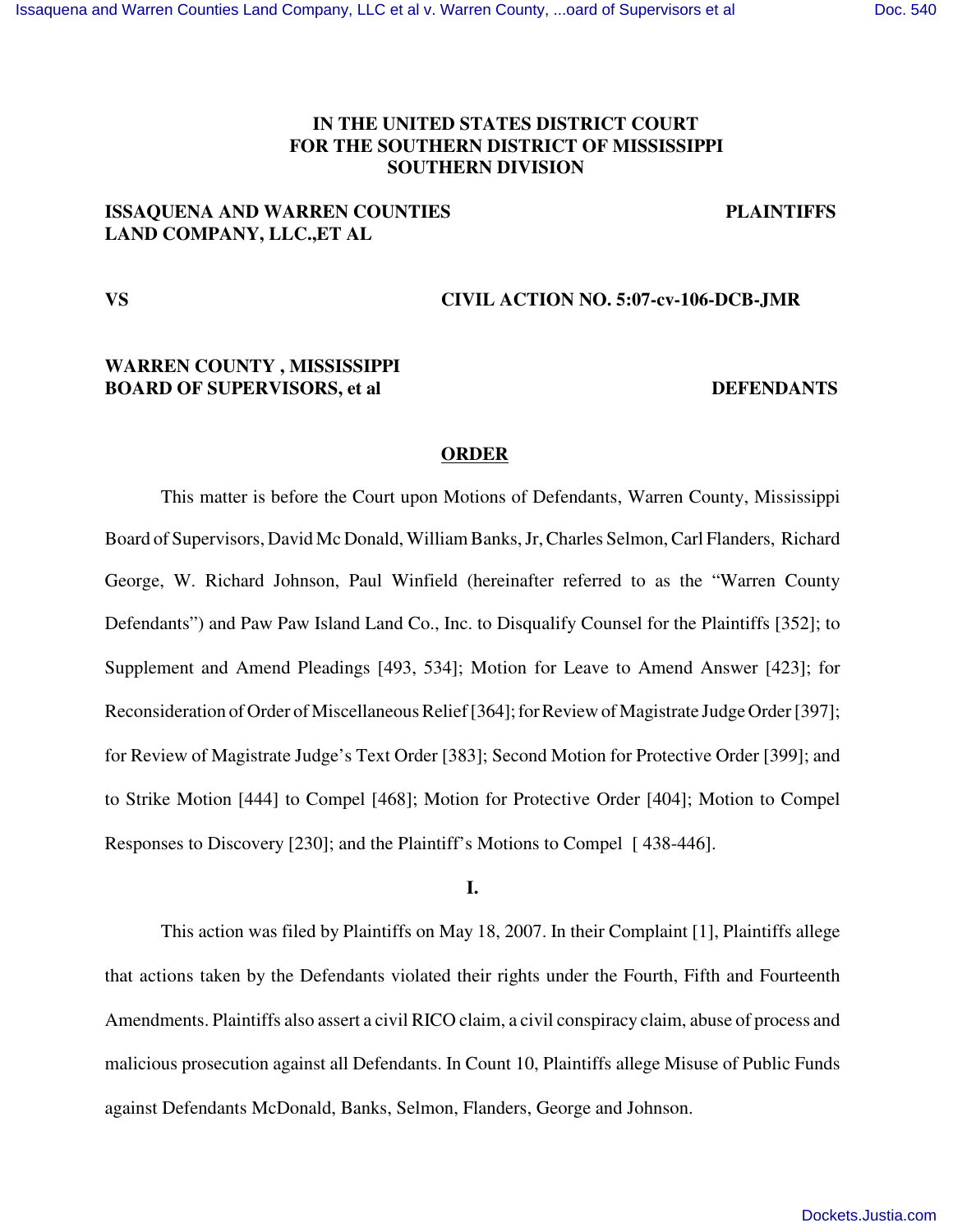These allegations stem from a prior action filed in Chancery Court of Warren County, Mississippi. In that action, Paw Paw Defendants in this case asserted ownership of a prescriptive easement over a road, a parking area and a boat launch located on the property owned by Plaintiff Issaquena and Warren County Land Company, LLC ("IWCLC") and allegedly used by Paw Paw's predecessors in title. In that same action, the Warren County Defendants asserted that the same road was a public road. On September 12, 2008, the Chancery Court determined that the Paw Paw Defendants did not have a prescriptive easement and that the portion of the road on IWCLC property was not public.

On September 15, 2009, this Court stayed this matter by Order [488] in deference to a determination by the Mississippi Supreme Court on the appeals filed by Paw Paw and Warren County Defendants. In a unanimous decision dated November 10, 2010, the Mississippi Supreme Court affirmed the Chancellor's findings. *Paw Paw Island Land, Co. v. Issaquena & Warren Cntys. Land Co.*, 917 So. 3d 916 (Miss. 2010), *reh'g denied,* Feb. 3, 2011.

A hearing was held on September 7, 2011 before Judges Bramlette and Roper, wherein the parties were asked to present and argue their relative positions regarding pending discovery motion and dispositive motions.

#### **II.**

With regard to the non-dispositive pending motions, Warren County Defendants filed a Motion [352] to Disqualify Counsel on June 9, 2009 which is joined by Defendant Joseph Strickland June 10, 2009. At the hearing held September 7, 2011, Plaintiffs indicated that the attorney in question, Mark D. Hebert, was not going to participate at trial rendering the Defendants' Motion [352] to Disqualify moot. As a result, the motion is denied without prejudice to be re-urged if circumstances change.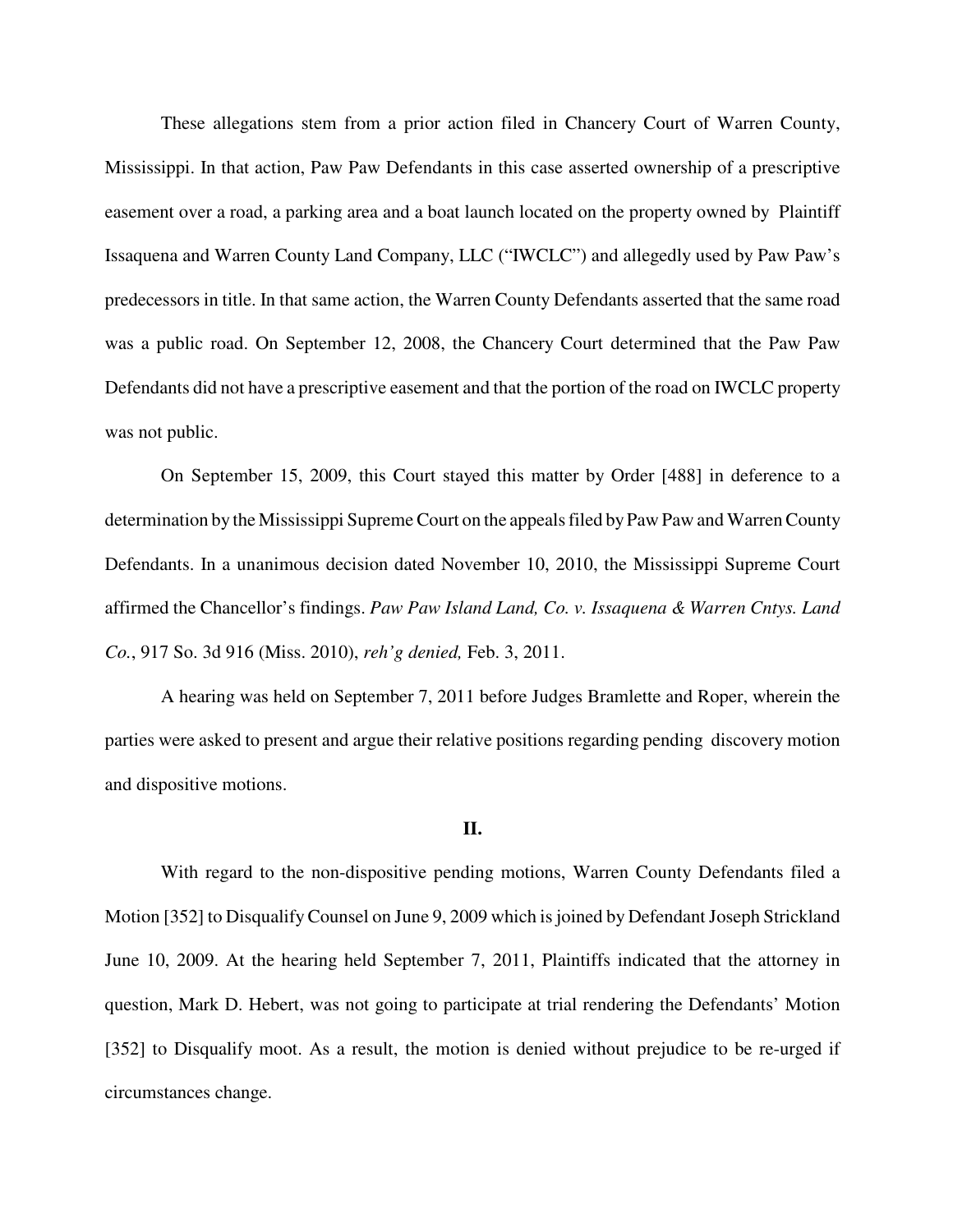**III.**

The Court finds Defendant Paw Paw Island Land Co.'s Motion [493] to Supplement or Amend Pleadings and Second Motion [534] to Supplement or Amend Pleadings should be granted. In its motion, the Defendant seeks to supplement or amend its pleadings to include two claims: (1) a right to easement by necessity; or, in the alternative, (2) a right to private condemnation of a permanent easement over a private road.

A supplemental pleading may bring in new claims when the subsequent allegations stem from the original cause of action. When determining whether to allow supplementation under Rule 15(d), a court must weigh several factors: (1) undue delay, bad faith or dilatory motive on part of the movant; (2) undue prejudice to the opposing party; and (3) futility. *See Chemetron Corp. V. Bus. Funds, Inc.*, 682 F.2d 1149, 1194 (5th Cir. 1982), *vacated on unrelated grounds by* 460 U.S. 1007 (1983).

The Court finds that the change in the Defendant's position as a result of the events of the past year- the final decision by the Mississippi Supreme Court, the expiration of the agreement between the parties allowing access to the island, the Mississippi Supreme Court's finding that the island is land and water locked, and the recent purchase of additional land from Anderson Tulley Land Co. are sufficient to justify allowing the Defendant to supplement their pleadings. As these recent events led to the accrual of this claim, there is no undue delay. Neither has any evidence been put before the Court that this motion was the result of bad faith or a dilatory motive. As this matter is not currently set for trial, the Plaintiffs are not prejudiced by the supplement. Last, and importantly, the Court finds that the Defendant has made a sufficient showing that the claim is not futile to allow supplementation.

Accordingly, the Defendant's Motion to Supplement Pleadings is granted. The Court notes that this finding in no way precludes the Plaintiffs from asserting their claims regarding jurisdiction,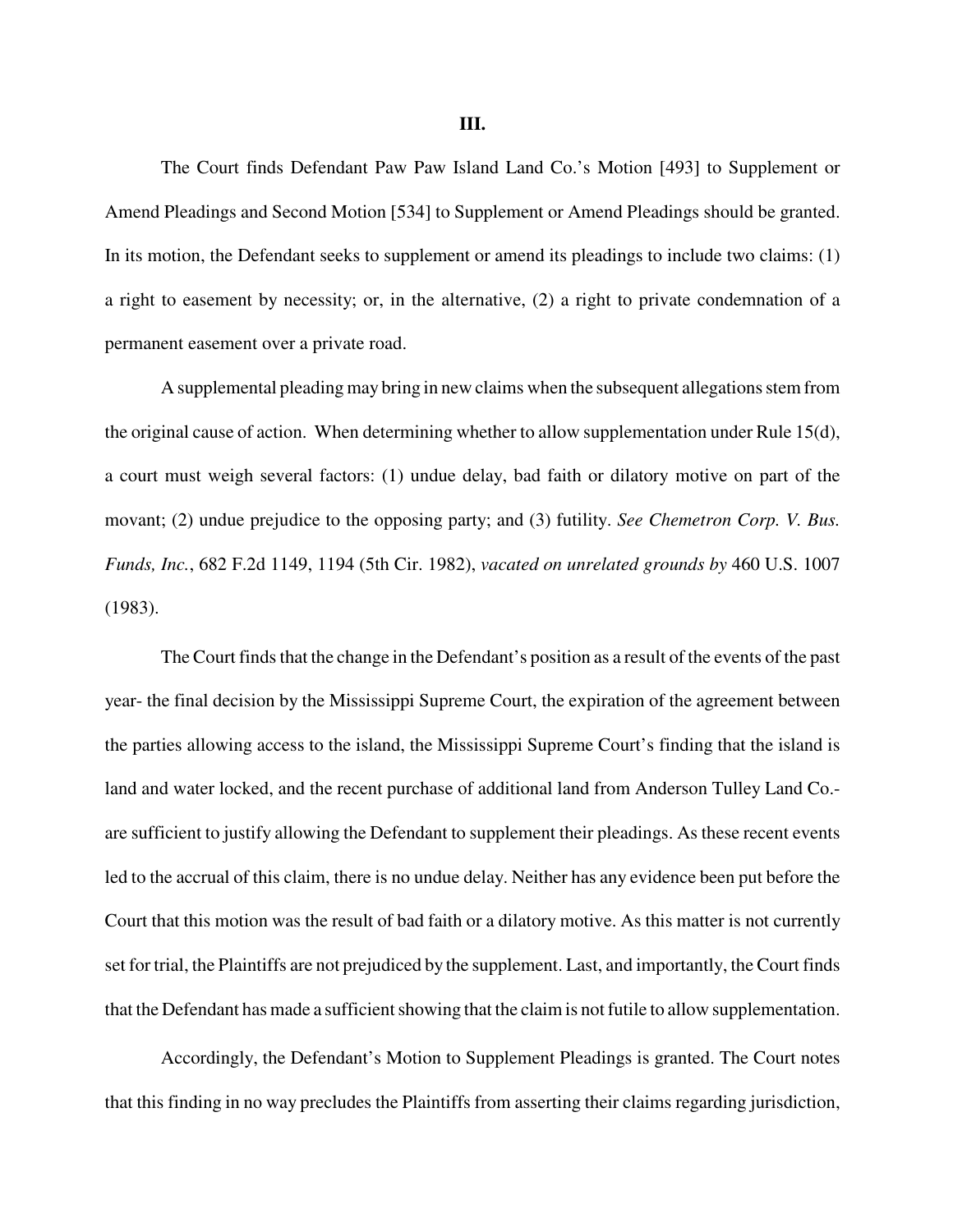res judicata, statue of limitations, comity or any other issue through appropriate dispositive motions. The Defendant is given seven (7) daysfrom entry of this Order to file the Supplemental Pleading with the Clerk of Court.

#### **IV.**

In Defendant Paw Paw Island Land Co.'s Motion [423] for Leave to Amend Answer, the Defendant seeks to amend its Answer so as to assert an additional affirmative defense grounded in the *Noerr-Pennington* doctrine and the First Amendment.

When seeking to amend pleadings after a scheduling order's deadline to amend has expired, a party must first meet Rule 16(b)'s good cause requirement before the Court may allow amendment under the more liberal standards of Rule  $15(a)$ . Good cause showings are evaluated using four factors: (1) the explanation for the failure to timely move for leave to amend; (2) the importance of the amendment; (3) potential prejudice in allowing the amendment; and (4) the availability of a continuance to cure such prejudice. *Fahim v. Marriott Hotel Services*, 551 F.3d 344, 348 (5th Cir. 2008). In making its determination on "good cause" this Court has "broad discretion to preserve the integrity and purpose of the pretrial order." *Id.* (citing *Southwestern Bell Tel. Co. v. City of El Paso*, 346 F.3d 541, 547 (5th Cir. 2003).

Having considered all these factors, the Court concludes that the Defendant has shown good cause for allowing amendment of its Answer. The first factor does weigh in favor of the Plaintiffs; though the Defendant does not admit the delay was due to oversight or delay, the explanation is not a very strong one. Despite the Defendant's weakness in the first factor, the remaining three weigh distinctly in itsfavor.The Defendant's proposed amendment is an important claim; it is an affirmative defense grounded in First Amendment rights that could potentially dispose of the Plaintiff's claims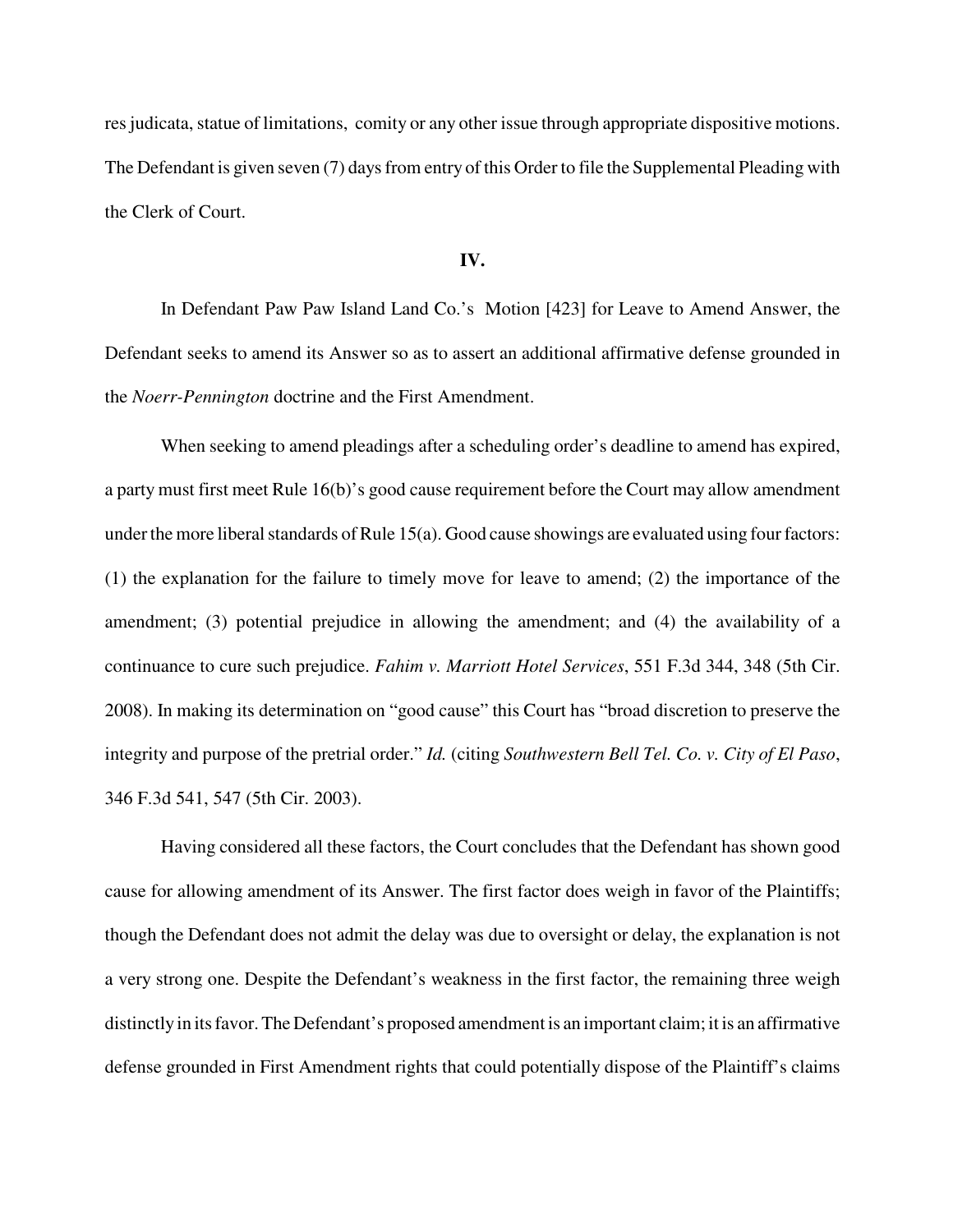against them. Any prejudice, if there be any at all, would be minimal. There has been extensive discovery in this matter, and this particular defense is predicated upon the same facts as those underlying Plaintiff's claims: that some parties allegedly informed officials of another's actions that violated the law. Asthe case is not currently set for trial, the Plaintiffs will have ample time to prepare for this defense. Last, because there is no trial date, there is no issue with a continuance.

As the Defendant has established good cause satisfying Rule 16(b), the Court will move on to a Rule 15(a) analysis. Leave to amend under Rule 15(a) is usually granted liberally unless the movant has acted in bad faith, if granting the motion would cause prejudice, or the amendment would be futile. *Jebaco, Inc. v. Harrah's Operating Co.*, 587 F.3d 314, 322 (5th Cir. 2009). Courts may also consider judicial efficiency and effective case management. *Id.* Here, there is no evidence of improper motive by the Defendant. The Defendant has also made a sufficient showing of its defense to surpass a bar of futility. The Court finds that no prejudice will befall the Plaintiffs upon granting leave to amend. It is important to note, that even though the Defendant's claim is not futile, Plaintiffs may certainly respond to this defense again through proper motion,

Accordingly, Defendants Paw Paw Island Land Co.'s Motion for Leave to Amend Answer is granted.

#### **V.**

The next matter that comes before the Court is Plaintiffs' Motion for Reconsideration of the Order for Miscellaneous Relief [364] and the Motion for Review of Magistrate Judge Order [397] . At the hearing, the Court found that these motions should be granted in part and denied in part. Plaintiffs seek to have the Court reconsider its Order of June 9,2009 with regard to the Warren County Defendants Motion to Permit for Entry on the Land [278] and Motion to Compel Entry on the Land  $[310]$ .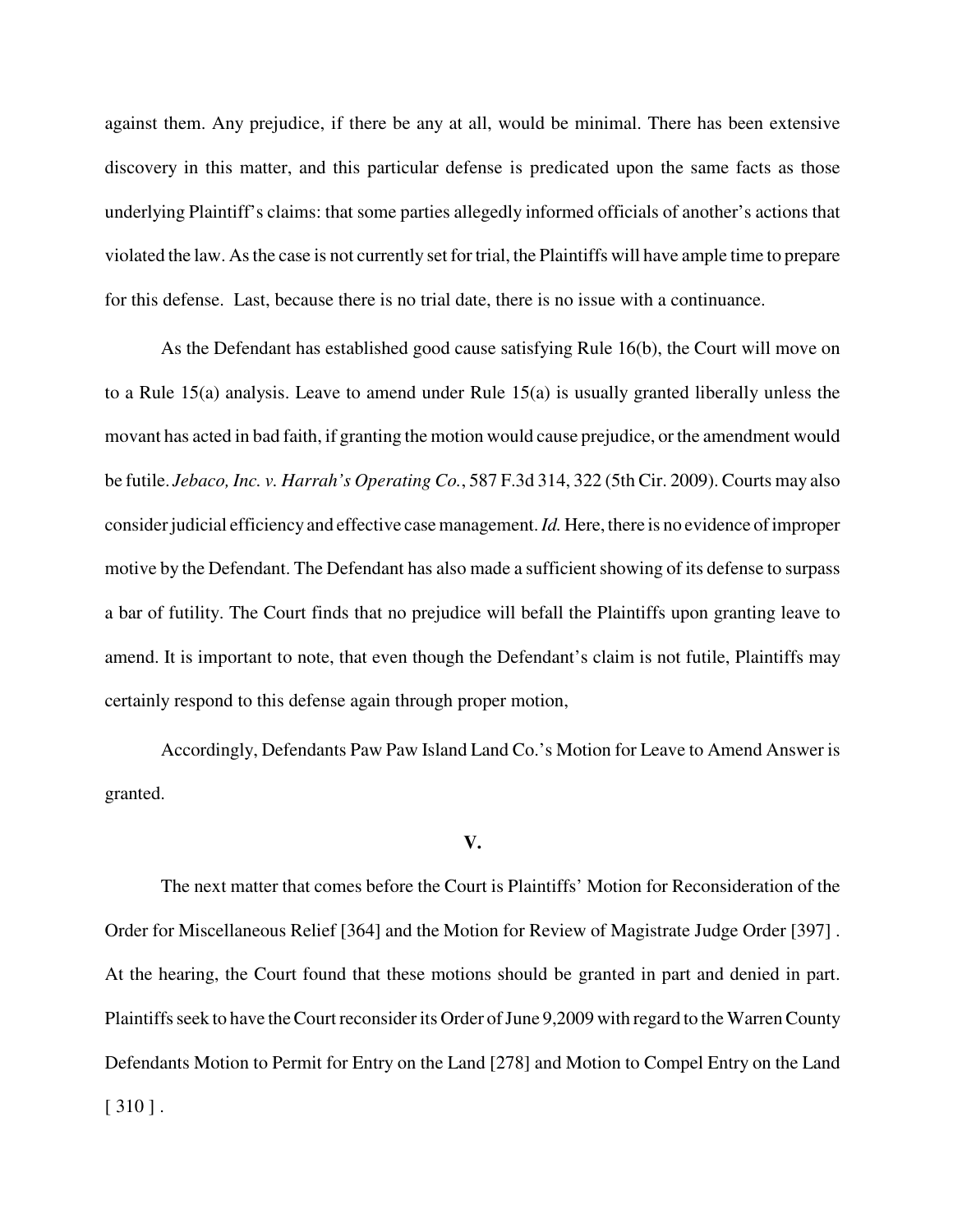On April 30,2009, the Warren County Defendants filed a Request to Permit Entry Upon the Land pursuant to Rule  $34(a)(2)$ . The request was filed with the Court as a Motion [278] on April 30, 2009. Plaintiffs did not file an objection to the Motion [278] to Permit Entry on the Land or seek to have the motion withdrawn. Thus, the Court granted this as unopposed motion pursuant to Rule 7.2(C)(2) of the Uniform Rules of this Court. Unbeknownst to the Court, Defendants received an indication from the Plaintiffs that they objected to the request. Defendants filed a Motion [310] to Compel on May 29,2009. The Court viewed the second request as repetitive and in a Text Order granted the motion and found that the inspection must occur prior to July 3,2009. The Court finds that the Defendants may inspect the portions of the property at issue in this suit for the purpose of allowing experts to complete their reports and to allow Defendants to measure, survey and photograph as necessary on or prior to January 16, 2012.

### **VI.**

The Court finds that Defendant Warren County's Second Motion for Protective Order [399] and Motion for Review of Magistrate Judge TEXT ORDER [383] should be denied.

On May 13, 2009, Plaintiffs served notice of the 30 (b)(6) deposition of the Defendant Warren County. [288]. In response, Warren County filed a Motion for Protective Order [311]. On June 9, 2009, the Court entered an Order allowing the 30 (B)(6) deposition to proceed. Defendant, Warren County filed an Objection to the Order and Filed an Appeal of the Order. [383]. On June 16, 2009, Plaintiffs re-noticed the aforementioned deposition for Sunday, June 28,2009 at 9:00a.m. Defendant filed a Second Motion for Protective Order with regard to the re-notice of the deposition.

Defendant alleges that Plaintiffs have already taken the depositions of three members of the Warren County Board of Supervisors , the board attorney and the county prosecuting attorney. Defendant asserts that the other two supervisors depositions are also noticed. Defendants submits that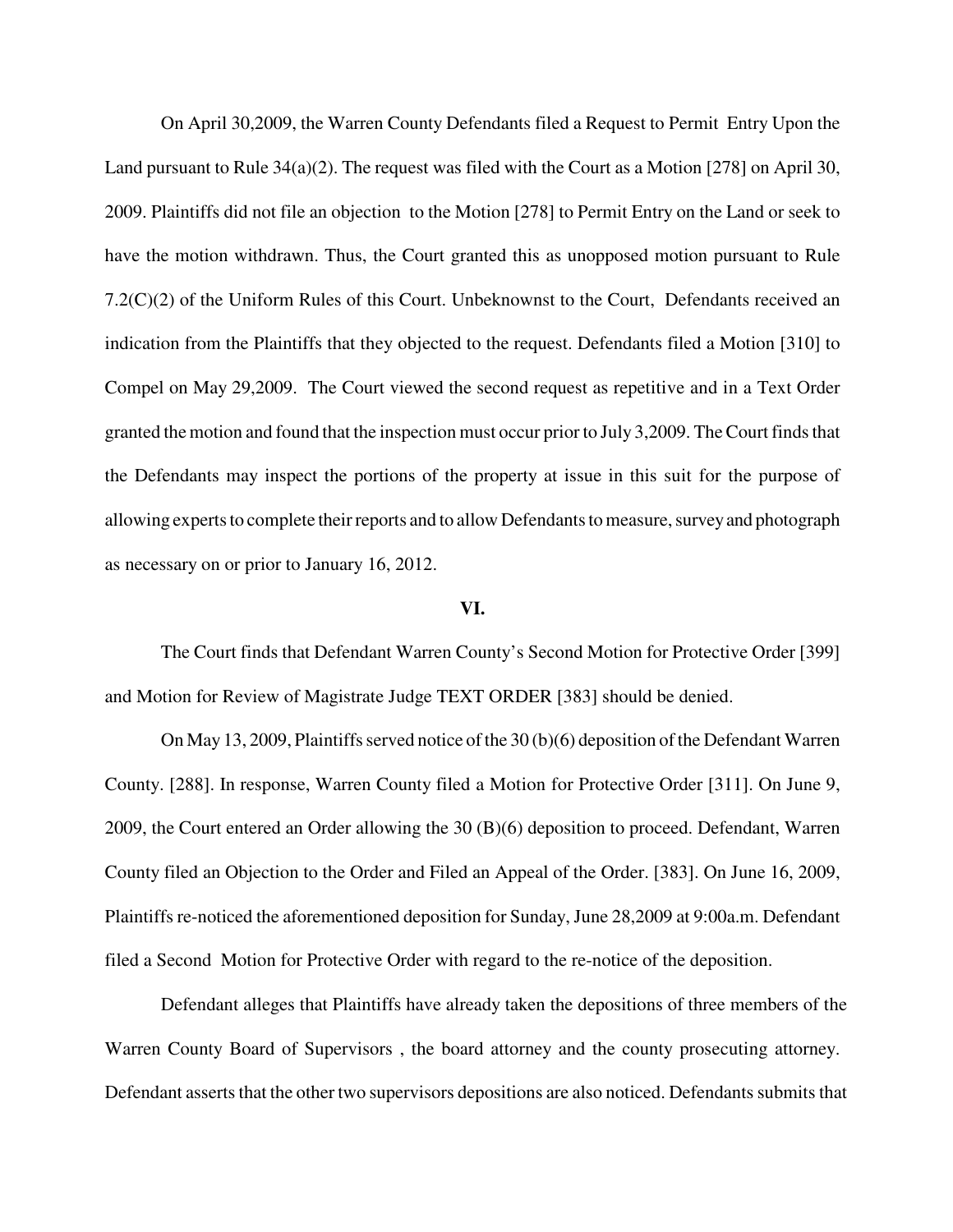the only people knowledgeable about the issues presented in the 30 (B)(6) deposition notice have already been deposed so this deposition is cumulative of depositions already taken. The Court found that Plaintiffs have a right to take the 30 (B)(6) deposition of the Defendant, Warren County even if these individual's depositions would be repetitive, their testimony was not in the same capacity with regard to the 30(B)(6) deposition.

### **VII.**

Defendant Paw Paw Island Land Co., Inc.'s Motion for Protective Order requests the Court to prohibit the Plaintiffs from taking the deposition of R.E. Parker, Jr., counsel for the Defendant. [404].

Courts in the Fifth Circuit generally disfavor deposing opposing counsel. *Theriot v. Parish of Jefferson*, 185 F.3d 477, 491 (5th Cir. 1999); *Nat'l Union Fire Ins. Co. v. Blasio*, 2007 WL 2406983 \*2 (N.D. Miss. 2007). As a result, depositions of opposing counsel are permitted in only the most limited of circumstances. *Nguyen v. Excel Corp.*, 197 F.3d 200, 208-09 (5th Cir. 1999). Though this Circuit has not formally adopted the Eighth Circuit's *Shelton* guidelines for determining when depositions of opposing counsel are appropriate, they are commonly used as a guideline in such an analysis. *See Id.*; *Theriot*, 185 F.3d at 491; *Nat'l Union Fire Ins. Co.*, 2007 WL \*2. A *Shelton* analysis examines three factors: (1) whether other means exist to obtain the information; (2) if the information sought is relevant and non-privileged; and (3) if the information is crucial to the preparation of the case. *Nguyen*, 197 F.3d at 208 (citing *Shelton v. Am. Motors Corp.*, 805 F.2d 1323 (8th Cir. 1986). If a party can satisfy all three factors, a deposition of the opposing counsel may be appropriate.

The Plaintiffs contend that "whether R.E. Parker instructed Defendant Winfield to pursue and prosecute the Plaintiffs on criminal charges is central" to their claims. In order to gather evidence to support this claim, the Plaintiffs seek to depose of R.E. Parker. Therefore this Court considers whether, despite the expressed disfavor of deposing opposite counsel and limited situations in which it may be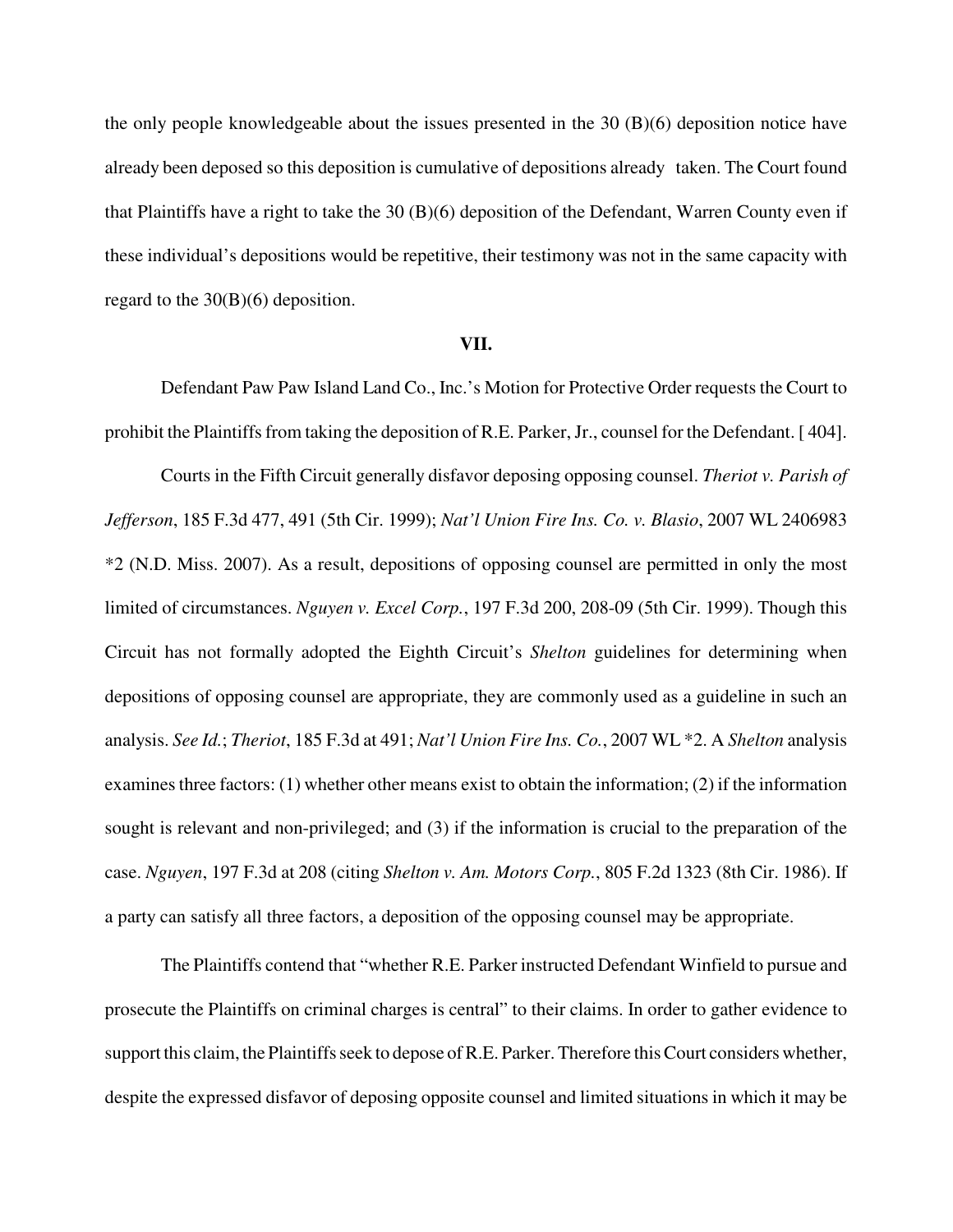granted, Plaintiffs should be permitted to depose R.E. Parker, counsel for Defendant.

The evidence sought is certainly relevant. However, there clearly are other means by which Plaintiffs can gather information underlying their claim. The information sought, whether a communication was made from party to another, is inherently not limited to one person or party. To this date, Plaintiffs have deposed DefendantWinfield, the partyalleged to have received the influential instruction of R.E. Parker. In addition, Plaintiffs have deposed the county prosecuting attorney Richard Johnson and three co-defendant members of the Warren County Board of Supervisors, David McDonald, Richard George, and Carl Flanders. Plaintiffs have been free to seek information with regard to this claim from other defendants and parties, including Co-Defendant members of the Board of Supervisors as well as other county and board officials, under methods available in the Federal Rules of Civil Procedure.

Asthisinformation is available through other means, this Court does not find that information from R.E. Parker is crucial to the preparation of the case. Certainly, it would aid in preparation and would benefit the Plaintiffs' case, but there is no evidence that the information sought is crucial to preparation of the case. Additionally, the Plaintiffsstake their right to dispose opposing counsel on the mere fact that R.E. Parker is an important part of their allegations and is a potential witness in this case. Plaintiffs have provided nothing but these conclusory assertions that they are entitled to depose opposing counsel, a practice the FifthCircuit disfavors.Thus, theCourtfindstheMotion for Protective Order is granted.

#### **VIII.**

As to the Motion to Compel Responses to Discovery filed by Defendants Warren County,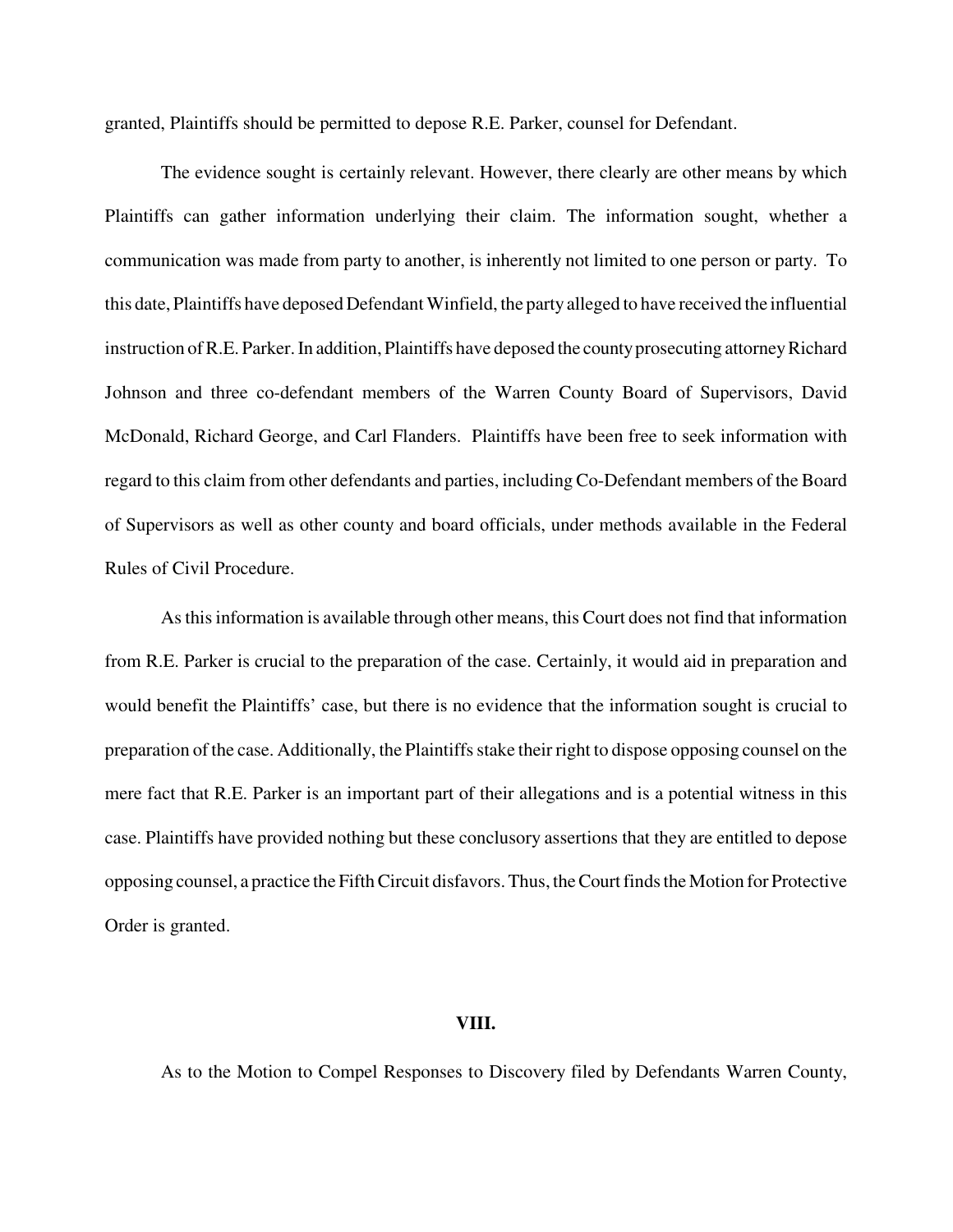Warren county, Mississippi Board of Supervisors, Winfield, McDonald, Banks, Selmon, Flanders, George and Jonson[230], the Court finds that the Motion should be denied. Issues of discovery "are entrusted to the sound discretion" of the lower courts. *See Sirls v. Poppell*, 212 F.3d 596 (5th Cir. 2000)(citing*Richardson v. Henry*, 902 F.2d 414, 417 (5thCir. 1990)).LocalRule 7.2(B)(2), applicable at the time Defendants filed the motion at hand, dictates that "discovery motions must be filed sufficiently in advance of the discovery deadline so as to not affect the deadline." Furthermore, Rule 26.1(B)(2) states that "counsel must initiate discovery requests . . . sufficiently in advance of the discovery cut-off date . . ." The Warren County Defendants served their First Consolidated Discovery Requests on April 9, 2008. Plaintiffs' Response to First Consolidated Discovery Requests Propounded by Warren County were served on June 2, 2008. On October 22, 2008, counsel for the Warren County Defendants sent to counsel for Plaintiffs a letter and a Proposed Motion to Compel Responses to Discovery. In response to that letter, counsel for Plaintiffs stated an intention to supplement Plaintiffs' discovery responses; Plaintiffs served the supplemental responses on February 5, 2009. This motion to compel was not filed until April 24, 2009, near the end of the discovery deadline. With these rules as a guide, the Court, in its discretion, finds that Defendants' motion to compel was not filed sufficiently in advance to allow adequate response, rebuttal, careful disposition by this Court and action thereon before the June 1, 2009 deadline. Accordingly, Defendants' Motion to Compel Responses to Discovery is denied.

## **IX.**

The last matter comes before the court on Plaintiff's Motions [438-446] to Compel filed July 14, 2011 and Defendants' Motion [468] to Strike Plaintiffs' Motions to Compel. The Court finds that Plaintiffs motions should be denied as untimely thereby rendering the Defendants' motion moot. The Court once more notes that issues of discovery "are entrusted to the sound discretion" of the lower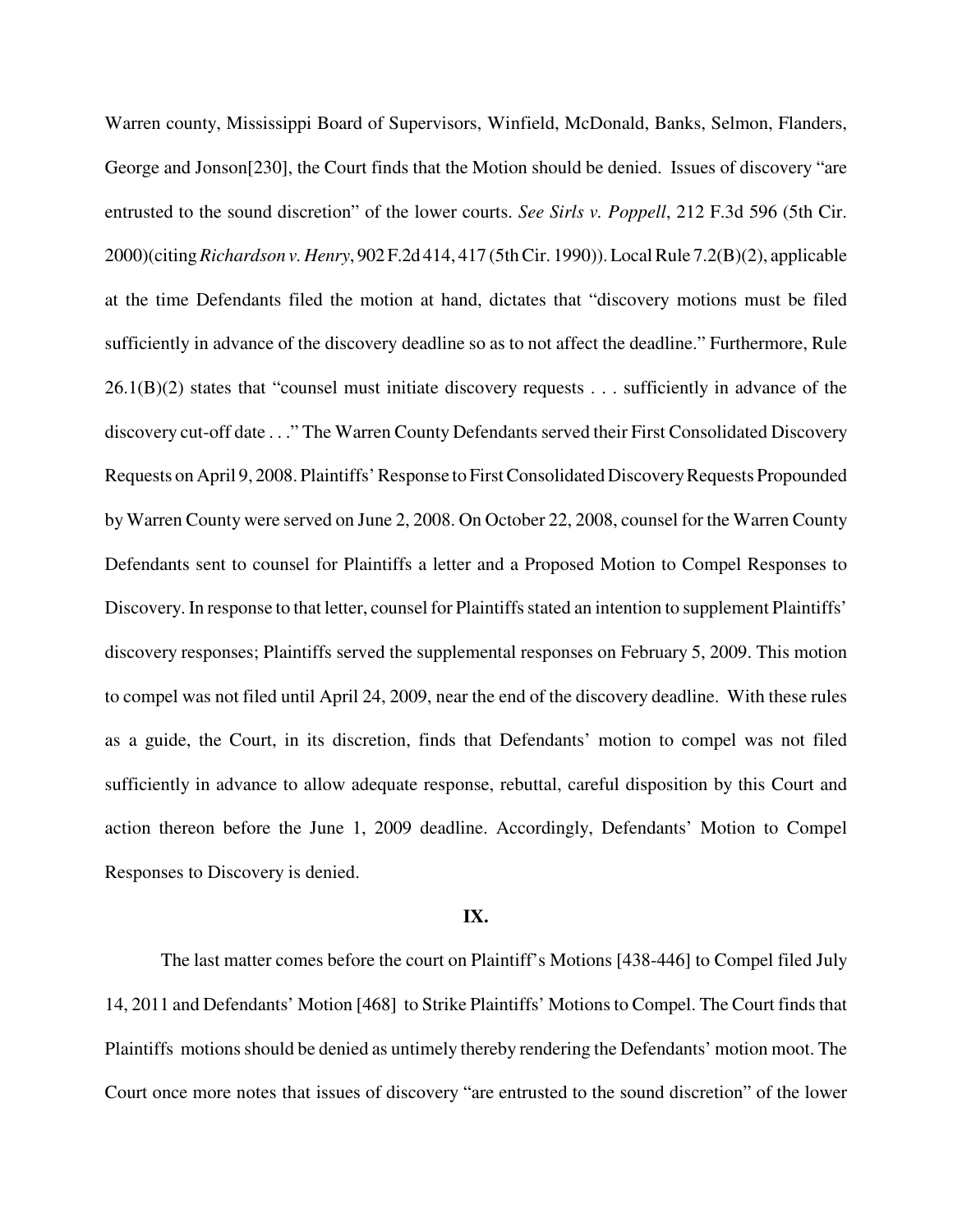courts. *Sirls*, 212 F.3d at 596. Local Rule 7(b)(2)(B) states, "A party must file a discovery motion sufficiently in advance of the discovery deadline to allow response to the motion, ruling by the court and time to effectuate the court's order before the discovery deadline."

Though the discovery deadline was extended by text only order dated June 9, 2009, it was extended only for the purpose to allow for depositions set prior to the discovery deadline and of any expert designated before June 15, 2009. As the discovery deadline expired June 1, 2009, the Court finds these Motions to Compel filed July 14, 2009 should be denied as untimely. *See Applewhite v. United States*, 2008 WL 4539625 \*2 (S.D. Miss. 2008). Accordingly, Defendants' Motion [468] to Strike is moot. It is therefore,

**ORDERED** that the Motion [352] to Disqualify is denied without prejudice. It is further,

**ORDERED** that the Motion [493] to Supplement or Amend Pleadings and Second Motion [534] to Supplement and Amend pleadings is granted. The Defendant Paw Paw Land Co., Inc. shall file its supplemental pleading within seven (7) days of entry of this Order with the Clerk of Court. It is further,

**ORDERED** that the Motion [423] for Leave to Amend Answer is granted. It is further,

**ORDERED** that the Motion [364] for Reconsideration of the Order for Miscellaneous Relief and Motion [397] for Review of Magistrate Order are granted in part and denied in part. The Court finds that the Defendants may inspect portions of the property at issue in this suit for the purpose of allowing experts to complete their reports and allow Defendants to measure, survey and photograph as necessary on or prior to January 16, 2012. It is further,

**ORDERED** that the Second Motion [399] for Protective Order and Motion [383] for Review of Magistrate Judge TEXT ORDER are denied. It is further,